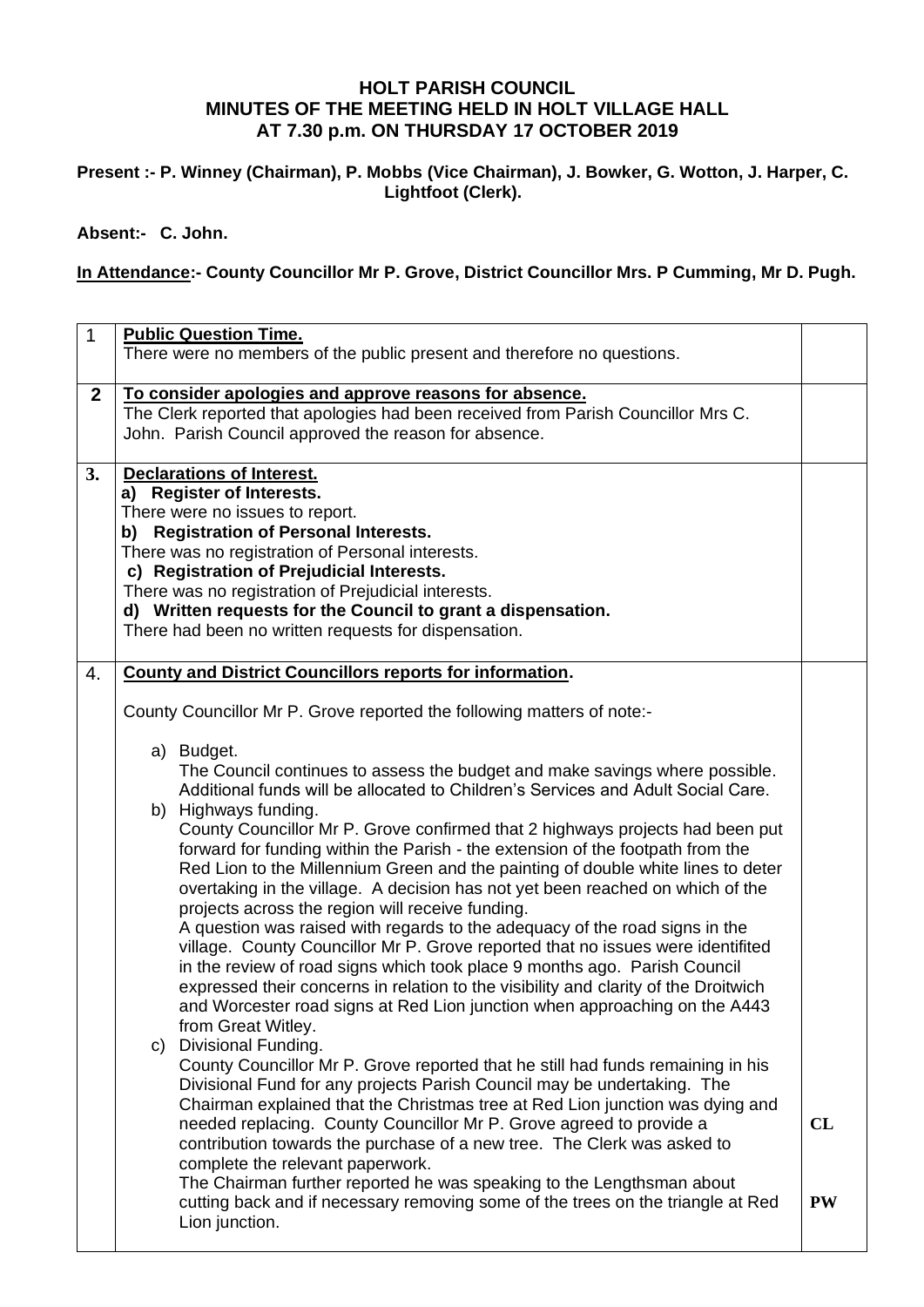|    | District Councillor Mrs P. Cumming had reported the following matters of note:-                                                                                                                                                                                                                                                                                                                                                                                                                                                                                                                                                                                                                                                                                                                                                                                                                                                                                                                                                                                                                                                                                                                                                                                                                                                                                                                                                                                                                                                                                                                                                                                                                                                                                                                                                                                                                                                                                                                                                                                    |                        |
|----|--------------------------------------------------------------------------------------------------------------------------------------------------------------------------------------------------------------------------------------------------------------------------------------------------------------------------------------------------------------------------------------------------------------------------------------------------------------------------------------------------------------------------------------------------------------------------------------------------------------------------------------------------------------------------------------------------------------------------------------------------------------------------------------------------------------------------------------------------------------------------------------------------------------------------------------------------------------------------------------------------------------------------------------------------------------------------------------------------------------------------------------------------------------------------------------------------------------------------------------------------------------------------------------------------------------------------------------------------------------------------------------------------------------------------------------------------------------------------------------------------------------------------------------------------------------------------------------------------------------------------------------------------------------------------------------------------------------------------------------------------------------------------------------------------------------------------------------------------------------------------------------------------------------------------------------------------------------------------------------------------------------------------------------------------------------------|------------------------|
|    | a) SWDP<br>This is in the process of being revised so it extends up to 2040. The<br>Government has provided a new formula which means an extra 14,000 houses<br>need to found within Worcestershire. It is proposed due to the overstretched<br>transport system to locate the majority of the new housing in the vicinity of<br>railway links (Pershore, Worcester Parkway and Rushwick - new rail station).<br>Some villages will receive a small allocation of housing and the formula for<br>calculating this is based on the category of the village and the impact it will have<br>on the local area. At present there are no plans for development in Holt as the<br>previous two larger sites (adjacent to the Millennium Green and School Lane)<br>were turned down so are not included in the proposed sites. There are some<br>slight changes to settlement boundaries but the only place where this affects<br>Holt is by the village pond. MHDC are due to agree all the proposals by 29<br>October 2019 and these will then be open to consultation.<br>The Chairman and Vice Chairman confirmed that they would be attending a<br>consultation meeting on the SWDP at the beginning of November on behalf of<br>Parish Council.<br>Parish Council felt it was important that the village hall remained on its current<br>site in the centre of the village. It was also highlighted that the settlement<br>boundaries should be kept intact to prevent development spreading into the<br>open countryside.<br>Parish Council further discussed formulating a Development Plan to decide<br>where it wants to put any future housing allocations and also to ensure there is<br>sufficient infrastructure in place to support further development.<br>b) Recycling.<br>It has been reported that the recycling bins are being contaminated by people<br>placing incorrect items in the bins. Parish Council were urged to encourage<br>people to use the bins correctly.<br>c) Planning.<br>A new head of planning has been appointed - Holly Jones. | <b>PW</b><br><b>PM</b> |
| 5. | TO APPROVE THE MINUTES OF THE MEETING OF HOLT PARISH COUNCIL HELD<br>ON 19 SEPTEMBER 2019.                                                                                                                                                                                                                                                                                                                                                                                                                                                                                                                                                                                                                                                                                                                                                                                                                                                                                                                                                                                                                                                                                                                                                                                                                                                                                                                                                                                                                                                                                                                                                                                                                                                                                                                                                                                                                                                                                                                                                                         |                        |
|    | The minutes of the Meeting of Holt Parish Council held on Thursday 19 September 2019<br>were approved by Parish Council and signed by the Chairman as a true record.                                                                                                                                                                                                                                                                                                                                                                                                                                                                                                                                                                                                                                                                                                                                                                                                                                                                                                                                                                                                                                                                                                                                                                                                                                                                                                                                                                                                                                                                                                                                                                                                                                                                                                                                                                                                                                                                                               |                        |
| 6. | <b>CO-OPTION OF NEW PARISH COUNCILLOR.</b>                                                                                                                                                                                                                                                                                                                                                                                                                                                                                                                                                                                                                                                                                                                                                                                                                                                                                                                                                                                                                                                                                                                                                                                                                                                                                                                                                                                                                                                                                                                                                                                                                                                                                                                                                                                                                                                                                                                                                                                                                         |                        |
|    | The Chairman welcomed Mr Dennis Pugh to Parish Council. The Clerk explained the co-<br>option process to Mr Pugh. Mr Pugh confirmed he had received and read the Code of<br>Conduct and Standing Orders. Mr Pugh signed the Declaration of Office which was<br>witnessed by the Clerk. The Clerk passed the Declaration of Interest form Mr Pugh and<br>asked him to complete and return it to herself.                                                                                                                                                                                                                                                                                                                                                                                                                                                                                                                                                                                                                                                                                                                                                                                                                                                                                                                                                                                                                                                                                                                                                                                                                                                                                                                                                                                                                                                                                                                                                                                                                                                            | <b>DP</b>              |
|    |                                                                                                                                                                                                                                                                                                                                                                                                                                                                                                                                                                                                                                                                                                                                                                                                                                                                                                                                                                                                                                                                                                                                                                                                                                                                                                                                                                                                                                                                                                                                                                                                                                                                                                                                                                                                                                                                                                                                                                                                                                                                    |                        |
|    |                                                                                                                                                                                                                                                                                                                                                                                                                                                                                                                                                                                                                                                                                                                                                                                                                                                                                                                                                                                                                                                                                                                                                                                                                                                                                                                                                                                                                                                                                                                                                                                                                                                                                                                                                                                                                                                                                                                                                                                                                                                                    |                        |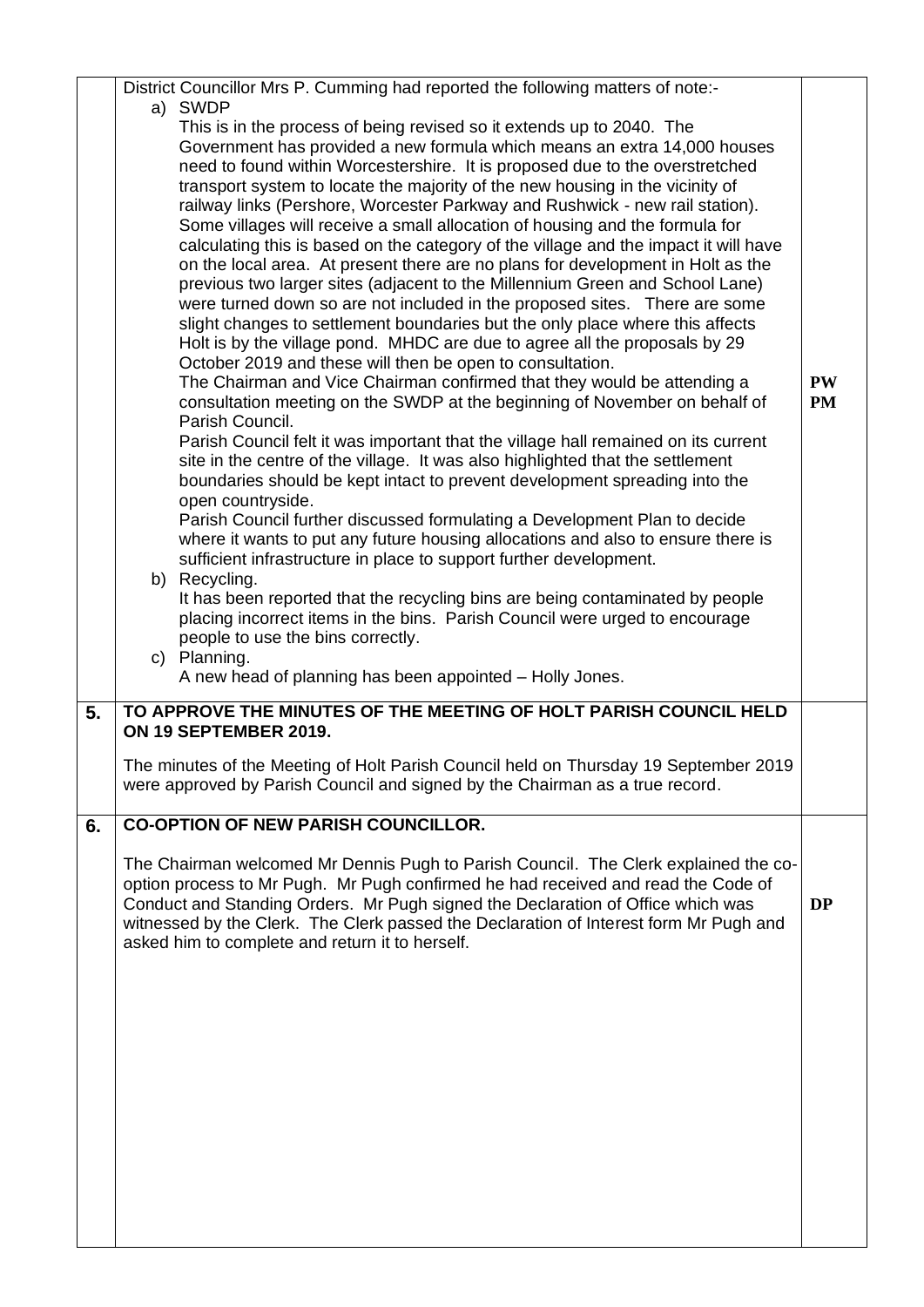## **6. PROGRESS REPORTS**

a.Village Hall Refurbishment – progress report.

The Chairman explained he had a meeting with the members of the Village Hall committee to try and find a way forward to apply for grant funding to carry out the refurbishment. £8000 is needed to have the initial plans drawn up for refurbishment. Further progress is dependent on a decision from the Village Hall committee.

**b.**VAS – progress report.

Parish Councillor Mr P. Mobbs reported that the VAS is not yet installed as we are still awaiting Highways to sort out the poles. The Clerk reported that she had written to all the residents of Woodbury Park requesting that the hedge bordering the highway is cut back to allow full visibility of the VAS. To date this has not been actioned. Parish Councillor Mr P. Mobbs agreed to speak to Hannah Davies of County Highways to ask her advice on this issue.

**PM**

c.Pollinator sites – response by 9 October 2019 – update.

The Clerk reported that she had submitted the site on the grass verge by Broomfields as a pollinator site. The Chairman agreed to contact Mr Tim Brookes to ask for his assistance in cutting back and reseeding the site.

d.SWDP briefing 6 November 2019 – update.

Vice Chairman Mr P. Mobbs gave a run down of the proposed locations in the local area. No new development is proposed in Holt as it is classed as a Category 2 village which means it does not have sufficient infrastructure to support new development.

e.Armistice Day arrangements 2019 – update.

Parish Councillor Mr J. Bowker confirmed he would attend this event and lay the wreath on behalf of Parish Council.

f. Lengthsman – grip clearance and tree cutting – progress report.

The Chairman reported he was in contact with the Lengthsman with regard to grip clearance and tree cutting.

g.Footpaths – maintenance plan – progress report.

The Clerk reported that Mr Trevor Bourne had provided a list of maintenance work on the Parish footpaths which had been passed to the Lengthsman to carry out the works.

h.Footpath on the A443 siding out – progress report.

The Clerk reported that she had reported this to County Highways and it had been put on the works list.

i. Christmas tree lights – progress report.

This was discussed under agenda item 4c County Councillor report, Divisional funding.

#### **8 Planning**

.

.

### **a) Applications Pending.**

There were no applications to discuss.

**b) Approvals/Refusals.**

There were no applications to discuss.

#### **c) Other Planning issues.**

*Planning Appeal APP/J1860/W/19/3229510 Thatched Lodge, Holt Heath, WR6 6NL. Mr E. Hunt. Conversion of stable block into dwelling.*

This application remains pending.

*19/00492/FUL Ball Mill Bungalow, Main Road, Hallow, WR2 6LS. Construction of new storage shed on existing brownfield land. (Discussion re enforcement process)*

District Councillor Mrs P. Cumming reported on the enforcement process on this application. The owner has reported that all activity is for personal use only. It has therefore not been possible for the Enforcement Officer to issue an enforcement notice and a planning contravention notice needs to be issued instead. This will specify what the site can be used for. Evidence will then be needed if the owner is not complying with the notice.